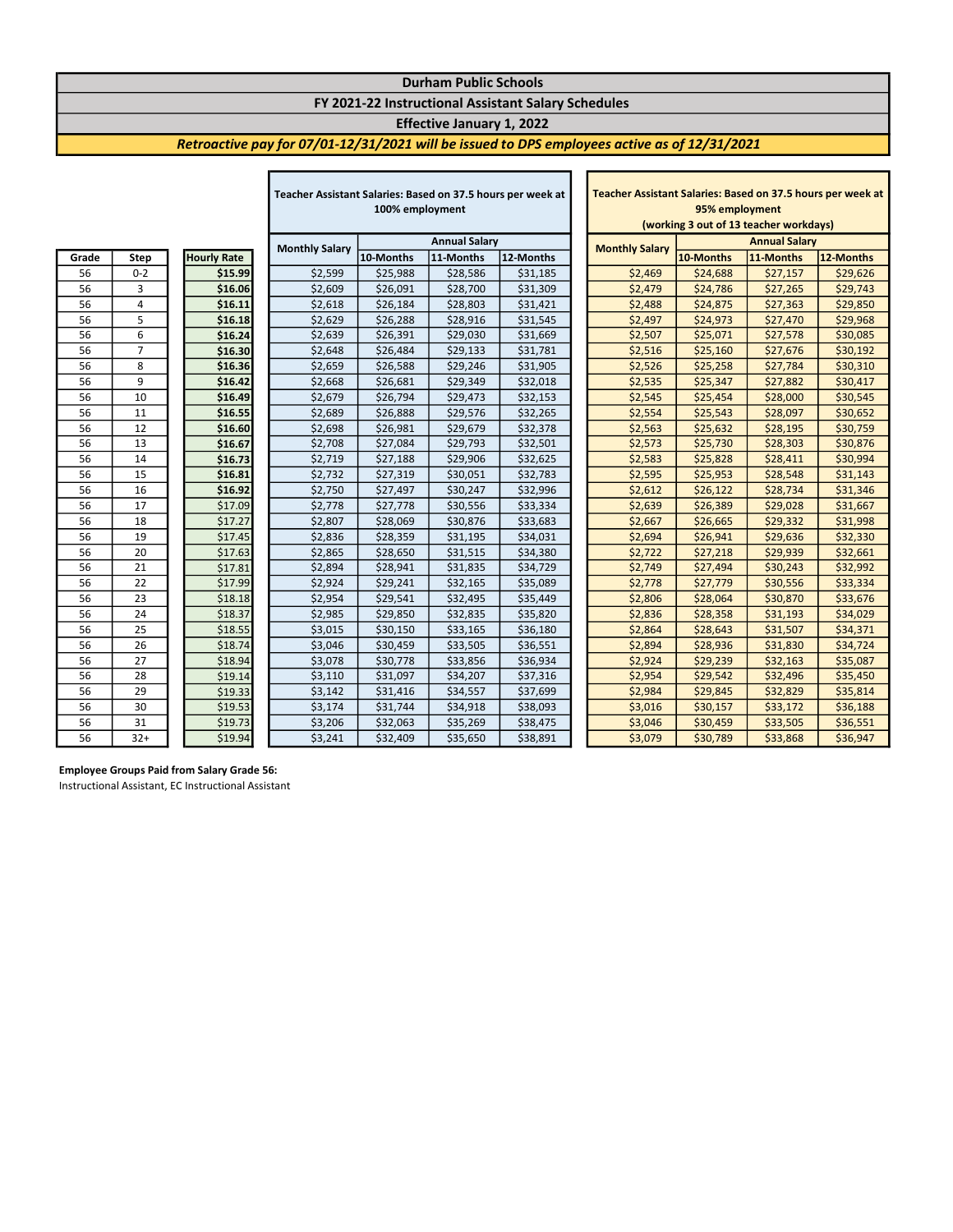### Durham Public Schools FY 2021-22 Behavioral Support Assistant and EC COPE Instructional Assistant Salary Schedules

#### Effective January 1, 2022

### Retroactive pay for 07/01-12/31/2021 will be issued to DPS employees active as of 12/31/2021

|       |                |                    | <b>Behavioral Support Assistant (BSA) and EC COPE</b>     |           |           |                       | <b>BSA and EC COPE Instructional Assistant Salaries: Based on</b> |           |           |           |          |
|-------|----------------|--------------------|-----------------------------------------------------------|-----------|-----------|-----------------------|-------------------------------------------------------------------|-----------|-----------|-----------|----------|
|       |                |                    | Instructional Assistant Salaries: Based on 37.5 hours per |           |           |                       | 37.5 hours per week at 95% employment                             |           |           |           |          |
|       |                |                    | week at 100% employment                                   |           |           |                       | (working 3 out of 13 teacher workdays)                            |           |           |           |          |
|       |                |                    | <b>Annual Salary</b>                                      |           |           | <b>Monthly Salary</b> | <b>Annual Salary</b>                                              |           |           |           |          |
| Grade | <b>Step</b>    | <b>Hourly Rate</b> | <b>Monthly Salary</b>                                     | 10-Months | 11-Months | 12-Months             |                                                                   | 10-Months | 11-Months | 12-Months |          |
| 57    | $0 - 2$        |                    | \$16.10                                                   | \$2,616   | \$26,156  | \$28,772              | \$31,388                                                          | \$2,485   | \$24,848  | \$27,333  | \$29,818 |
| 57    | 3              |                    | \$16.17                                                   | \$2,627   | \$26,269  | \$28,896              | \$31,523                                                          | \$2,496   | \$24,955  | \$27,451  | \$29,946 |
| 57    | $\overline{4}$ |                    | \$16.24                                                   | \$2,639   | \$26,391  | \$29,030              | \$31,669                                                          | \$2,507   | \$25,071  | \$27,578  | \$30,085 |
| 57    | 5              |                    | \$16.31                                                   | \$2,650   | \$26,503  | \$29,153              | \$31,804                                                          | \$2,518   | \$25,178  | \$27,696  | \$30,214 |
| 57    | 6              |                    | \$16.38                                                   | \$2,662   | \$26,616  | \$29,277              | \$31,939                                                          | \$2,528   | \$25,285  | \$27,813  | \$30,342 |
| 57    | $\overline{7}$ |                    | \$16.45                                                   | \$2,674   | \$26,738  | \$29,411              | \$32,085                                                          | \$2,540   | \$25,401  | \$27,941  | \$30,481 |
| 57    | 8              |                    | \$16.53                                                   | \$2,686   | \$26,859  | \$29,545              | \$32,231                                                          | \$2,552   | \$25,516  | \$28,068  | \$30,620 |
| 57    | 9              |                    | \$16.60                                                   | \$2,697   | \$26,972  | \$29,669              | \$32,366                                                          | \$2,562   | \$25,623  | \$28,186  | \$30,748 |
| 57    | 10             |                    | \$16.67                                                   | \$2,708   | \$27,084  | \$29,793              | \$32,501                                                          | \$2,573   | \$25,730  | \$28,303  | \$30,876 |
| 57    | 11             |                    | \$16.74                                                   | \$2,721   | \$27,206  | \$29,927              | \$32,648                                                          | \$2,585   | \$25,846  | \$28,430  | \$31,015 |
| 57    | 12             |                    | \$16.81                                                   | \$2,732   | \$27,319  | \$30,051              | \$32,783                                                          | \$2,595   | \$25,953  | \$28,548  | \$31,143 |
| 57    | 13             |                    | \$16.88                                                   | \$2,743   | \$27,431  | \$30,174              | \$32,918                                                          | \$2,606   | \$26,060  | \$28,666  | \$31,272 |
| 57    | 14             |                    | \$16.96                                                   | \$2,755   | \$27,553  | \$30,308              | \$33,064                                                          | \$2,618   | \$26,176  | \$28,793  | \$31,411 |
| 57    | 15             |                    | \$17.13                                                   | \$2,784   | \$27,844  | \$30,628              | \$33,413                                                          | \$2,645   | \$26,452  | \$29,097  | \$31,742 |
| 57    | 16             |                    | \$17.33                                                   | \$2,815   | \$28,153  | \$30,968              | \$33,784                                                          | \$2,675   | \$26,746  | \$29,420  | \$32,095 |
| 57    | 17             |                    | \$17.52                                                   | \$2,846   | \$28,463  | \$31,309              | \$34,155                                                          | \$2,704   | \$27,039  | \$29,743  | \$32,447 |
| 57    | 18             |                    | \$17.71                                                   | \$2,878   | \$28,781  | \$31,659              | \$34,538                                                          | \$2,734   | \$27,342  | \$30,076  | \$32,811 |
| 57    | 19             |                    | \$17.91                                                   | \$2,910   | \$29,100  | \$32,010              | \$34,920                                                          | \$2,765   | \$27,645  | \$30,410  | \$33,174 |
| 57    | 20             |                    | \$18.10                                                   | \$2,942   | \$29,419  | \$32,361              | \$35,303                                                          | \$2,795   | \$27,948  | \$30,743  | \$33,537 |
| 57    | 21             |                    | \$18.30                                                   | \$2,974   | \$29,738  | \$32,711              | \$35,685                                                          | \$2,825   | \$28,251  | \$31,076  | \$33,901 |
| 57    | 22             |                    | \$18.50                                                   | \$3,007   | \$30,066  | \$33,072              | \$36,079                                                          | \$2,856   | \$28,562  | \$31,419  | \$34,275 |
| 57    | 23             |                    | \$18.70                                                   | \$3,039   | \$30,394  | \$33,433              | \$36,473                                                          | \$2,887   | \$28,874  | \$31,762  | \$34,649 |
| 57    | 24             |                    | \$18.91                                                   | \$3,073   | \$30,731  | \$33,804              | \$36,878                                                          | \$2,919   | \$29,195  | \$32,114  | \$35,034 |
| 57    | 25             |                    | \$19.12                                                   | \$3,107   | \$31,069  | \$34,176              | \$37,283                                                          | \$2,952   | \$29,515  | \$32,467  | \$35,418 |
| 57    | 26             |                    | \$19.33                                                   | \$3,142   | \$31,416  | \$34,557              | \$37,699                                                          | \$2,984   | \$29,845  | \$32,829  | \$35,814 |
| 57    | 27             |                    | \$19.55                                                   | \$3,176   | \$31,763  | \$34,939              | \$38,115                                                          | \$3,017   | \$30,174  | \$33,192  | \$36,209 |
| 57    | 28             |                    | \$19.76                                                   | \$3,211   | \$32,109  | \$35,320              | \$38,531                                                          | \$3,050   | \$30,504  | \$33,554  | \$36,605 |
| 57    | 29             |                    | \$19.97                                                   | \$3,246   | \$32,456  | \$35,702              | \$38,948                                                          | \$3,083   | \$30,833  | \$33,917  | \$37,000 |
| 57    | 30             |                    | \$20.19                                                   | \$3,281   | \$32,813  | \$36,094              | \$39,375                                                          | \$3,117   | \$31,172  | \$34,289  | \$37,406 |
| 57    | 31             |                    | \$20.42                                                   | \$3,318   | \$33,178  | \$36,496              | \$39,814                                                          | \$3,152   | \$31,519  | \$34,671  | \$37,823 |
| 57    | $32+$          |                    | \$20.65                                                   | \$3,356   | \$33,563  | \$36,919              | \$40,275                                                          | \$3,188   | \$31,884  | \$35,073  | \$38,261 |

#### Employee Groups Paid from Salary Grade 57:

Behavioral Support Assistant, EC Behavior Technician, EC COPE Instructional Assistant